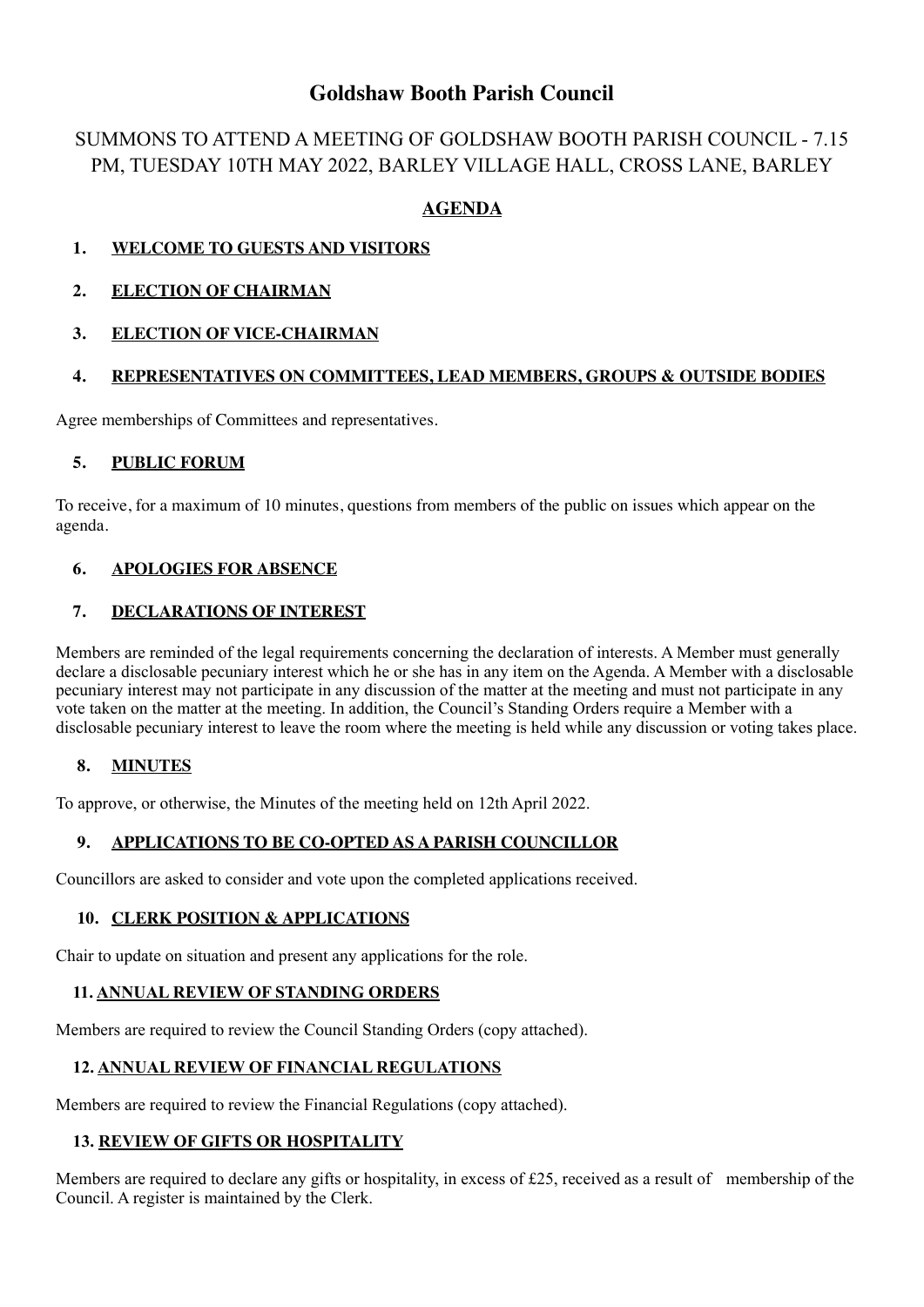## **14. ANNUAL REVIEW OF RISK ASSESSMENTS**

Members are asked to review the Risk Assessment Schedule (copy attached).

## **15. ANNUAL REVIEW OF COMPLAINTS POLICY**

Members are asked to review the complaints policy (copy attached).

## **16. ANNUAL REVIEW OF ASSET REGISTER**

Members are asked to review the Asset Register (copy attached).

## **17. CAPITAL BIDS**

## **18. REPORTS FROM CHAIRMAN, PARISH COUNCILLORS & CLERK**

## **19. CCTV - UPDATE**

## **20. PLAYING FIELD STORAGE & RIDE-ON MOWER**

## **21. QUEEN'S JUBILEE CELEBRATION**

## **22. SABDEN FOLD MEMORIAL BENCH**

## **23. SPENBROOK MILL UPDATE/ISSUES**

## **24. PLANNING APPLICATIONS**

Members are asked to discuss the applications below and provide their observations/objections. Details can be found on the planning portal at Pendle Borough Council website.

#### **22/0234/HHO - Full: Erection of a single storey porch to the front elevation. Anthony Dawson, 39 Newchurch Village**

#### **22/0244/VAR - Variation of Condition 5 (affordable housing) of Planning Permission 13/13/0531P Spenbrook Mill**

#### **25. FOOTPATH DIVERSION**

Members are asked to discuss the proposed diversion(s) below and provide their observations/objections.

**Public footpath 13-13-FP 25 at Cappers Farm, Well Head Road, Newchurch-in-Pendle (plan enclosed showing**  the existing path by the solid line  $A - B$  and the proposed diversion as the dashed line  $A - C - D - E - B$ . There **would be 1m wide pedestrian gates at points C and D and a gap of 1.2m owing to a tree stump at point E . The remainder of the path would be 2m wide.**

#### **26. SECTION 106 MONIES**

This is a regular monthly item to continue discussions regarding the funds. Chair will update. Projects under consideration/development:

- Park play equipment
- Access-for-All

Residents of the Community will have the additional forum of the Annual Parish Meeting (see below) to discuss ideas further; communal garden areas, areas of education, Sparable Wood, the 'pond/wetland' area and the football pitch.

# **27. PARISH MAINTENANCE**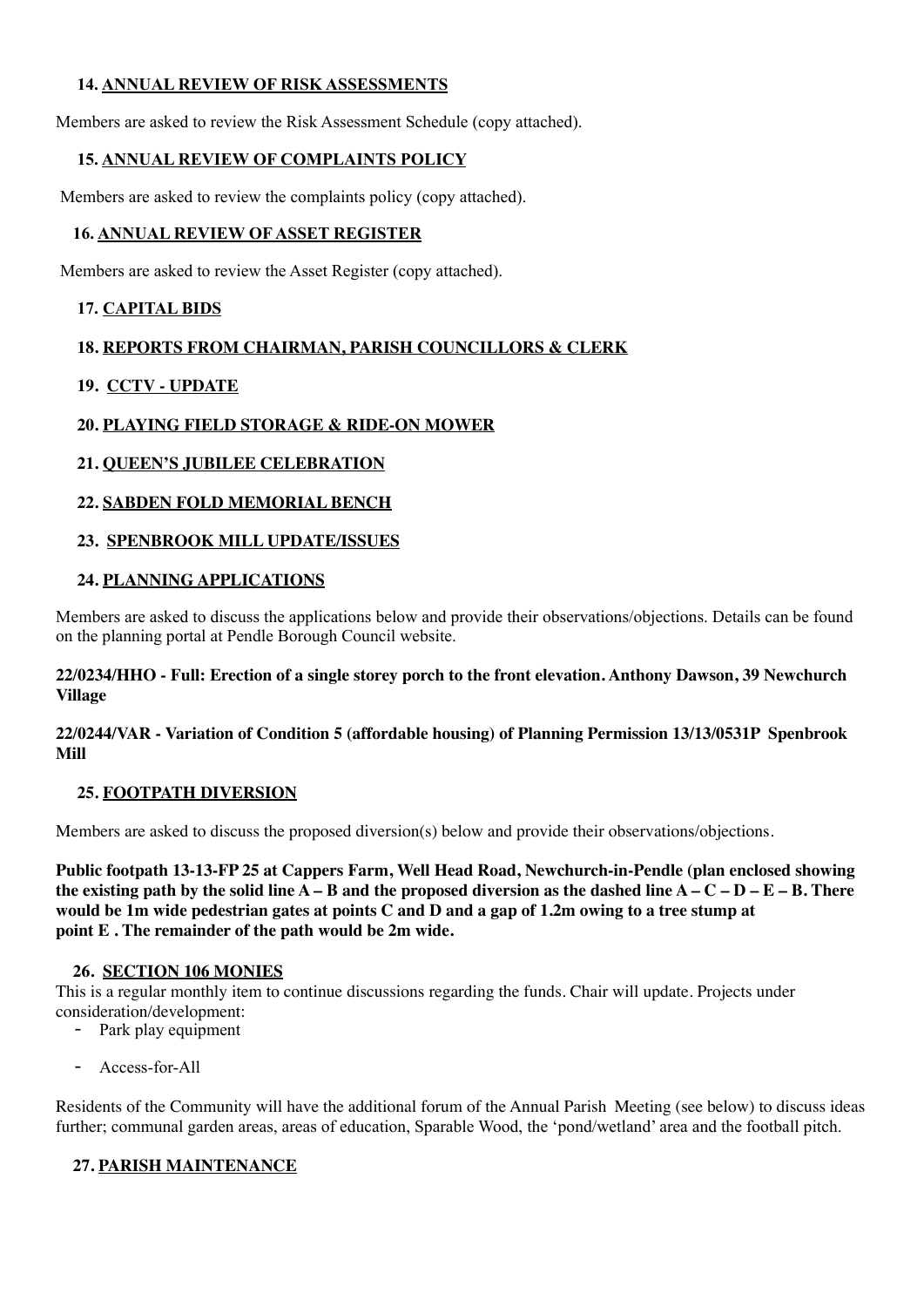This regular monthly item is intended to identify any maintenance/jobs in the village which require attention. Members are asked to discuss and agree which jobs are to be undertaken during the month.

- Mowing of park, football pitch and woodland pathways
- Boskins

Chair to report back after discussion with local joiner. Members are asked to consider options.

- OsborneTerrace/Gorrel Close pathway
- Gardener (compost)
- Way-leave monies
- Dog fouling
- Gate repairs to 5-Bar gate at the top of the park
- Jinny Lane hedgerow overgrowth
- Former climbing frame scrap metal
- Removal of Community garden plants by a resident.
- Apparent abandoned 4x4 in Newchurch

Cllr. Dawson will update on Friends of Newchurch, Sabden Fold and Spenbrook Community maintenance group (deferred to next meeting)

## **28. BEST KEPT VILLAGE**

Cllr. Wilkinson to update and present a list of tasks i.e. post box painting.

#### **29. UNAUTHORISED TREE-FELLING UPDATE**

Deferred to next meeting.

#### **30. FINANCIAL TRANSACTIONS**

Financial transactions for March-April 2022 are listed for approval. Any items for payment received after the publication of the Agenda will be presented at the meeting.

#### **Expenditure**

PBC 2nd Green Bin Subscription £37

Balance of CCTV payment (if complete)

#### **Income**

Toilet: To be advised by Cllr Wilkinson

Events Committee Fundraising (Easter Eggstravaganza!) : £123 (ring-fenced for the Events Committee)

Precept £6700.08

Barrowford & Western Capital bid funds (CCTV) £2500

# **31. ACCOUNTS & STATUTORY DOCS.**